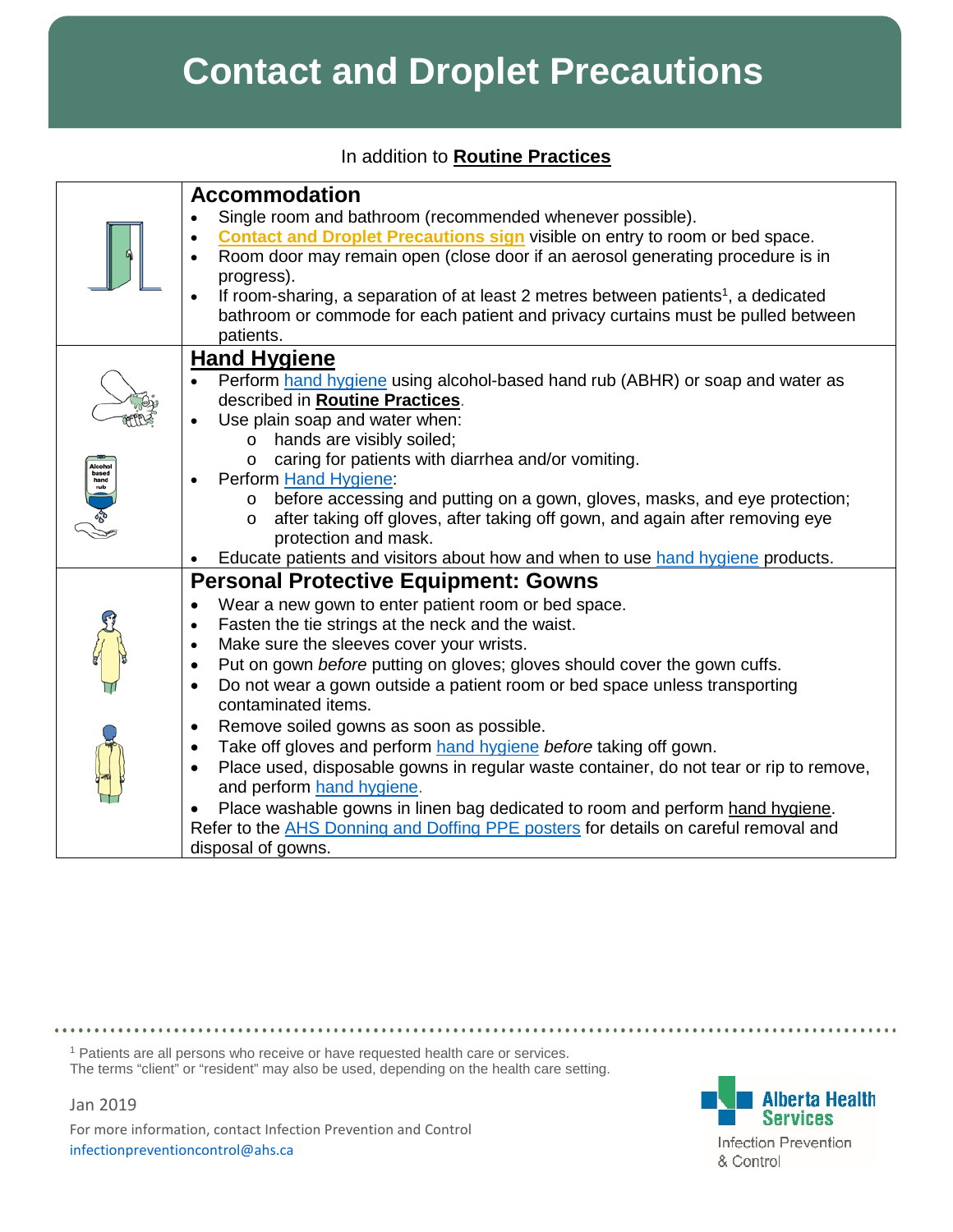| <b>Personal Protective Equipment: Gloves</b>                                                             |
|----------------------------------------------------------------------------------------------------------|
| Wear non-sterile gloves to enter patient room or bed space.                                              |
| Put on gown first and then gloves after, cover gown cuffs.<br>$\bullet$                                  |
| Gloves are single-use. Use only once, then dispose of immediately after use.<br>$\bullet$                |
| Change gloves between care activities for the same patient (e.g. when moving from a<br>$\bullet$         |
| contaminated body site to a clean body site).                                                            |
| Sterile gloves are for sterile procedures.<br>$\bullet$                                                  |
| Never wear gloves outside a patient room or bed space unless transporting<br>$\bullet$                   |
| contaminated items.                                                                                      |
| Remove damaged gloves as soon as possible and perform hand hygiene.<br>$\bullet$                         |
| Never wash gloves or use ABHR while wearing gloves.<br>$\bullet$                                         |
| Take off gloves and perform hand hygiene before taking off gown.<br>$\bullet$                            |
| Discard used gloves in a waste container.<br>$\bullet$                                                   |
| Refer to the AHS Donning and Doffing PPE posters for details on careful removal and                      |
| disposal of gloves.                                                                                      |
| For more detailed information on glove use see Glove Use and Selection: IPC Best Practice                |
| Guidelines or Proper Glove Use as part of Personal Protective Equipment.                                 |
| <b>Personal Protective Equipment: Facial Protection</b>                                                  |
| Wear facial (mask and eye) protection to protect your mouth, nose and eyes.                              |
| If you need a mask, you also need eye protection (e.g. goggles, face shields, visors<br>$\bullet$        |
| attached to masks).                                                                                      |
| Perform hand hygiene before putting on and immediately after taking off facial                           |
| protection.                                                                                              |
| Proper wearing of masks includes:<br>$\bullet$                                                           |
| ensuring a snug fit over the nose and under the chin;<br>$\circ$                                         |
| molding the metal bar over the nose;<br>$\circ$                                                          |
| wearing the mask with the moisture-absorbing side closest to the face;<br>$\circ$                        |
| removing mask when leaving patient room or bed space;<br>$\circ$<br>changing mask when it becomes moist; |
| $\circ$<br>careful removal after use, touching only the elastic or ties;<br>$\circ$                      |
| not wearing masks around the neck.<br>O                                                                  |
| Prescription glasses do not meet Workplace Health and Safety regulations for eye<br>$\bullet$            |
| protection.                                                                                              |
| Clean and disinfect re-useable eye protection after each use.<br>$\bullet$                               |
| Discard single-use masks and eye protection in regular waste container.                                  |
| Refer to the <b>AHS</b> Donning and Doffing PPE posters for details on careful removal and               |
| disposal of facial protection.                                                                           |

<sup>1</sup> Patients are all persons who receive or have requested health care or services. The terms "client" or "resident" may also be used, depending on the health care setting.



Jan 2019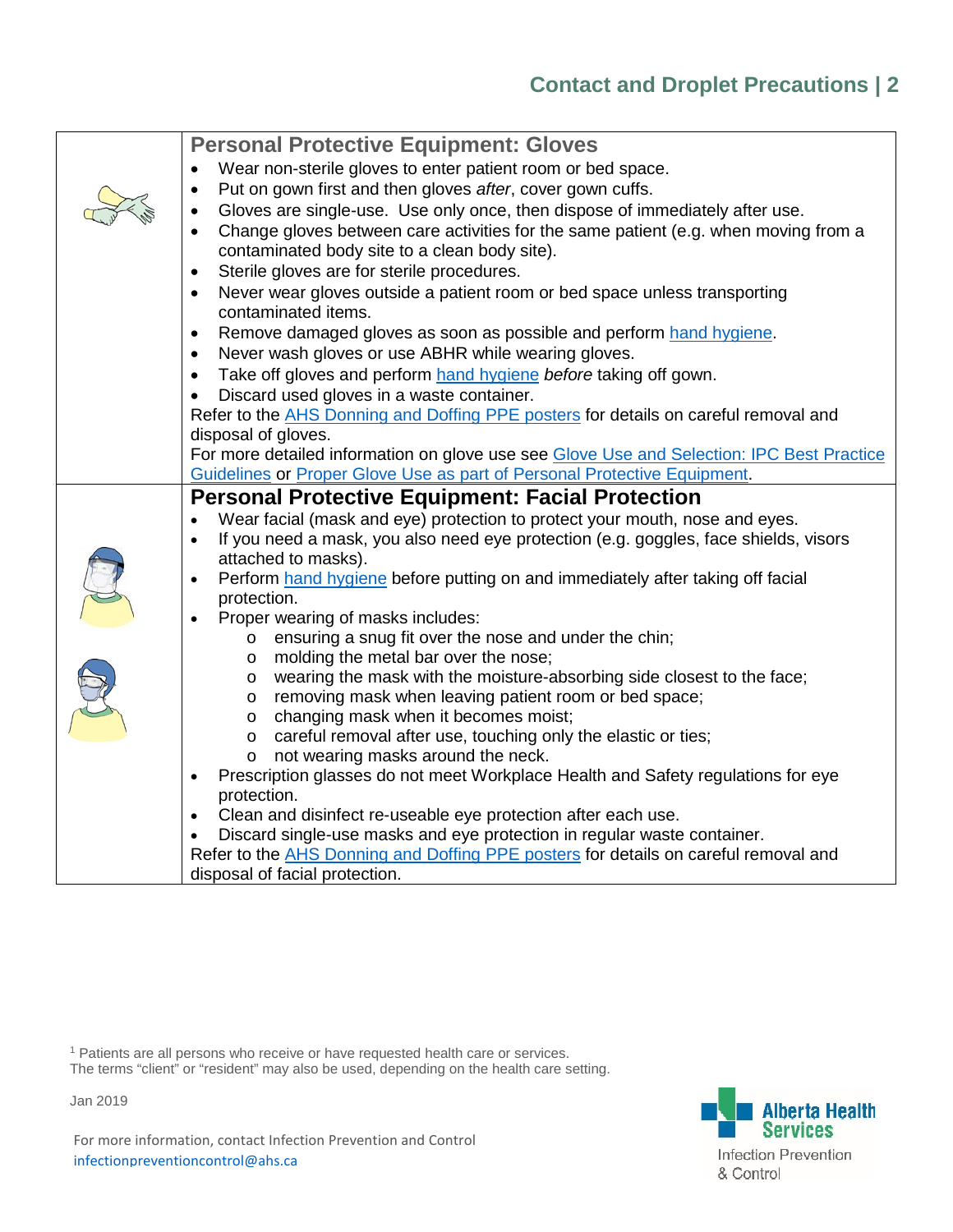## **Contact and Droplet Precautions | 3**

| N95 Respirators & Eye Protection use ONLY for Influenza A or B (confirmed or<br>suspected) cases when Aerosol Generating Medical Procedures are performed.<br>All staff and physicians require fit-testing for an N95 respirator.<br>Perform hand hygiene before putting on and immediately after taking off N95 respirator.<br>$\bullet$<br>Proper wearing of a N95 respirator includes:<br>$\bullet$<br>putting on the respirator before entering the patient's room;<br>$\circ$<br>molding the metal bar over the nose;<br>$\circ$<br>ensuring an airtight seal on the face, over top of the nose and under the chin;<br>$\circ$<br>donning eye protection after N95;<br>$\circ$<br>leaving the room and changing the respirator when it becomes moist;<br>$\circ$<br>removing the respirator after leaving the patient's room by touching elastic only;<br>$\circ$<br>not wearing respirator around the neck.<br>$\circ$<br>Refer to the AHS Donning and Doffing PPE posters for details on careful removal and<br>disposal of N95 respirators.                                                                                                                                                                                    |
|----------------------------------------------------------------------------------------------------------------------------------------------------------------------------------------------------------------------------------------------------------------------------------------------------------------------------------------------------------------------------------------------------------------------------------------------------------------------------------------------------------------------------------------------------------------------------------------------------------------------------------------------------------------------------------------------------------------------------------------------------------------------------------------------------------------------------------------------------------------------------------------------------------------------------------------------------------------------------------------------------------------------------------------------------------------------------------------------------------------------------------------------------------------------------------------------------------------------------------------|
|                                                                                                                                                                                                                                                                                                                                                                                                                                                                                                                                                                                                                                                                                                                                                                                                                                                                                                                                                                                                                                                                                                                                                                                                                                        |
| <b>Handling Patient Care Items and Equipment</b><br>Use disposable patient equipment when possible.<br>Dedicate re-useable equipment for a single patient use only, until discharge (e.g.<br>thermometers, blood pressure equipment).<br>If reusable equipment cannot be dedicated for a single patient use, clean and disinfect it<br>$\bullet$<br>between patients.<br>Refer to manufacturer's instructions for equipment specific cleaning information<br>$\circ$<br>Contact and Droplet Precaution rooms should contain a dedicated linen bag; double bag<br>$\bullet$<br>only if leaking.<br>Do not share toys, electronic games, and books that cannot be cleaned and disinfected.<br>$\bullet$<br>Clean and disinfect shared tubs and showers immediately after use as per AHS<br>$\bullet$<br>procedures.<br>Used meal trays and dishes do not require special handling. Place on the dietary cart or<br>$\bullet$<br>in an area designated for used dishes. Disposable dishes and utensils are not required.<br>After patients are discharged, transferred or contact precautions are discontinued,<br>$\bullet$<br>clean/disinfect reusable equipment, discard single-use supplies that remain and launder<br>unused linens. |

<sup>1</sup> Patients are all persons who receive or have requested health care or services. The terms "client" or "resident" may also be used, depending on the health care setting.



Jan 2019